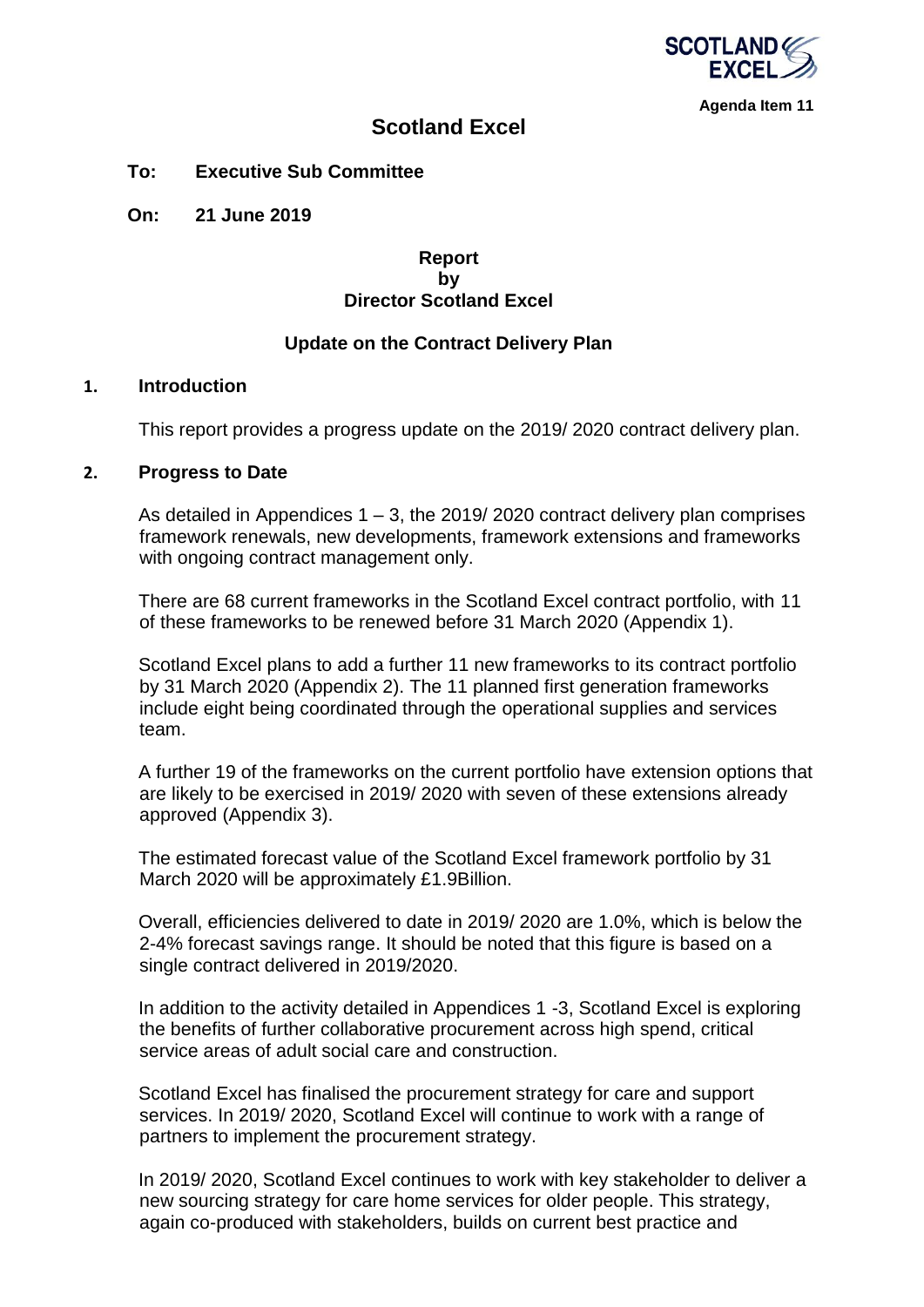complements local strategic commissioning plans. Scotland Excel has taken over operational contract management of care home services for older people from COSLA on 1 April 2019.

The first generation new build residential construction framework is progressing well. The framework will support councils to deliver new affordable houses in line with Strategic Housing Investment Plans (SHIPs). The second stage of the twostage tender procedure was issued in March 2019. The procurement exercise was extended by three weeks to allow tenderers to provide all required documentation but remains on course for going live in September 2019.

Work continues in conjunction with the Digital Office, to procure a replacement Social Work Care Case Management system. The publication of the ITT is in progress, with the evaluation anticipated to take take place during the summer of 2019 with award being made October 2019.

There is now a plan to create a framework to replace the expired online school payments framework with enhanced content. The original framework covered the ability to pay for meals, school trips, uniforms etc. using a web-based solution. The new framework will continue to offer this but will also be expanded to cover cashless catering and will include peripherals such as ordering hardware, biometric recognition and enhanced reporting functionality.

## **3. Conclusion**

Members are invited to note the progress made to date.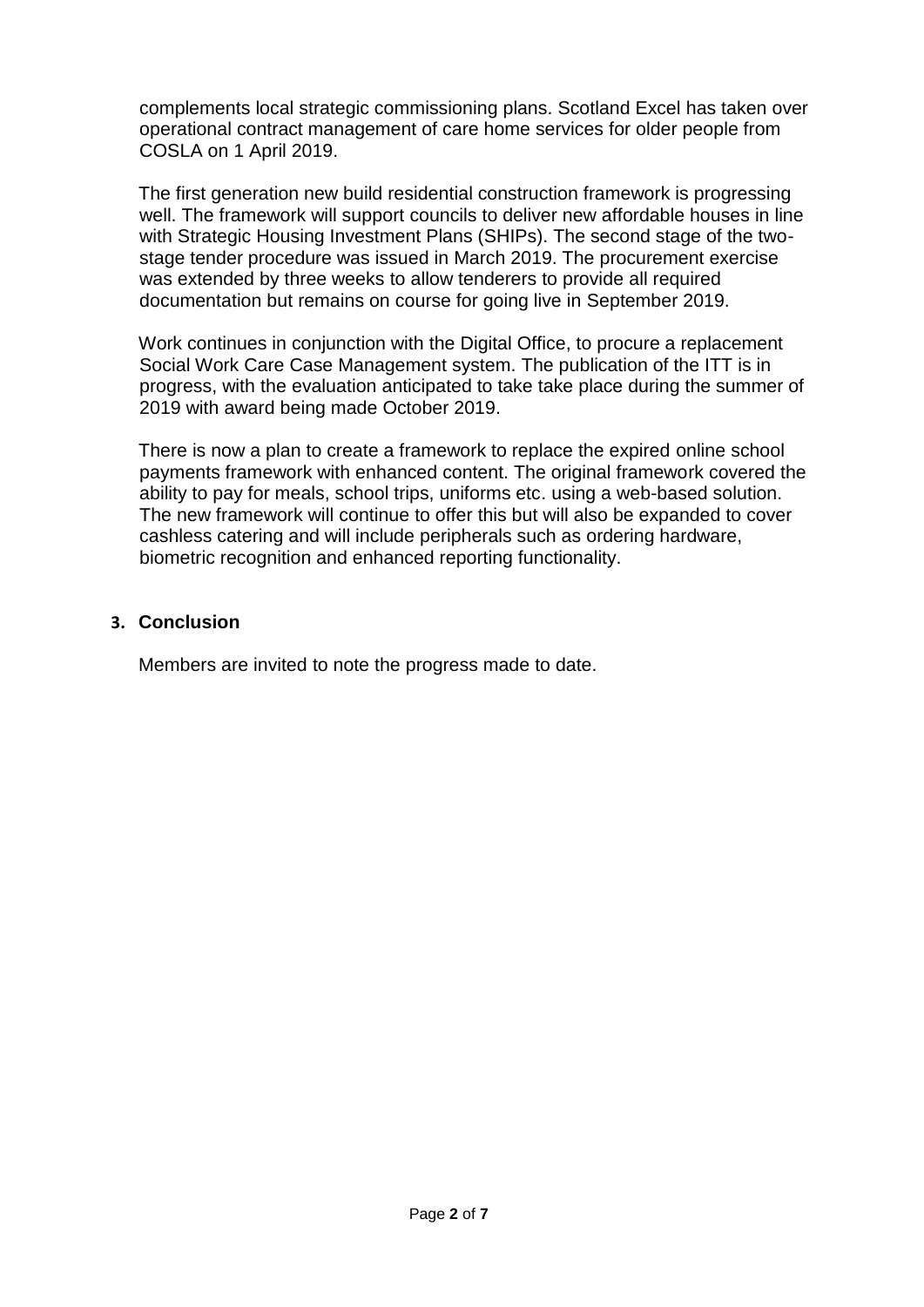# **Appendix 1 - List of contracts to be renewed in 2019/20**

| Service                                     | <b>Estimated Annual</b><br><b>Collaborative Contract</b><br>Opportunity | <b>Activity</b> | Original<br><b>Forecast</b><br>Date | <b>Previous</b><br><b>Forecast Date</b> | <b>Delivered</b><br>Date | <b>Latest Forecast</b><br>Date if Different Savings Range | Forecast  | <b>Delivered</b><br><b>Savings Forecast</b> | <b>Comments</b>                                                               |  |  |
|---------------------------------------------|-------------------------------------------------------------------------|-----------------|-------------------------------------|-----------------------------------------|--------------------------|-----------------------------------------------------------|-----------|---------------------------------------------|-------------------------------------------------------------------------------|--|--|
| Asbestos                                    | 12,000,000                                                              | Renew           | Apr-19                              | Jul-19                                  |                          |                                                           | $2% - 4%$ |                                             | Recommendations to be presented to Executive Sub<br>Committee on 21 June 2019 |  |  |
| <b>Online School Payments</b>               | 2,500,000                                                               | Renew           | Dec-18                              | Dec-19                                  |                          |                                                           | $2% - 4%$ |                                             | Plan delayed to incorporate additional requirements                           |  |  |
| Security Services and Cash Collection       | 12,500,000                                                              | Renew           | Apr-19                              | $Sep-19$                                |                          |                                                           | 2% - 4%   |                                             | <b>Evaluating Pre Qualification Questionnaire</b>                             |  |  |
| Fire and Security Equipment                 | 7,500,000                                                               | Renew           | Oct-19                              |                                         |                          |                                                           | $2% - 4%$ |                                             | Tender development                                                            |  |  |
| <b>Building &amp; Timber</b>                | 15,000,000                                                              | Renew           | Apr-19                              | Jun-19                                  |                          |                                                           | 2% - 4%   | 1.0%                                        | Recommendations approved at Executive Sub<br>Committee on 26 April 2019       |  |  |
| Care Homes For Adults With LD Inc<br>Autism | 12,500,000                                                              | Renew           | May-19                              | $Sep-19$                                |                          |                                                           | N/A       |                                             | Evaluating                                                                    |  |  |
| <b>Community Meals</b>                      | 4,000,000                                                               | Renew           | Sep-19                              |                                         |                          |                                                           | N/A       |                                             | Evaluating                                                                    |  |  |
| Plumbing and Heating Materials              | 20,000,000                                                              | Renew           | <b>Dec-19</b>                       |                                         |                          |                                                           | 2% - 4%   |                                             | Strategy approved                                                             |  |  |
| Secure Care                                 | 20,000,000                                                              | Renew           | Apr-20                              |                                         |                          |                                                           | N/A       |                                             | Strategy in development                                                       |  |  |
| <b>Electrical Materials</b>                 | 14,000,000                                                              | Renew           | Apr-20                              |                                         |                          |                                                           | 2% - 4%   |                                             | Strategy in development                                                       |  |  |
| Waste Disposal Equipment                    | 1,250,000                                                               | Renew           | Apr-20                              |                                         |                          |                                                           | 2% - 4%   |                                             | Strategy in development                                                       |  |  |
| Groceries & Provisions                      | 30,000,000                                                              | Renew           | $May-20$                            |                                         |                          |                                                           | $2% - 4%$ |                                             | Strategy in development                                                       |  |  |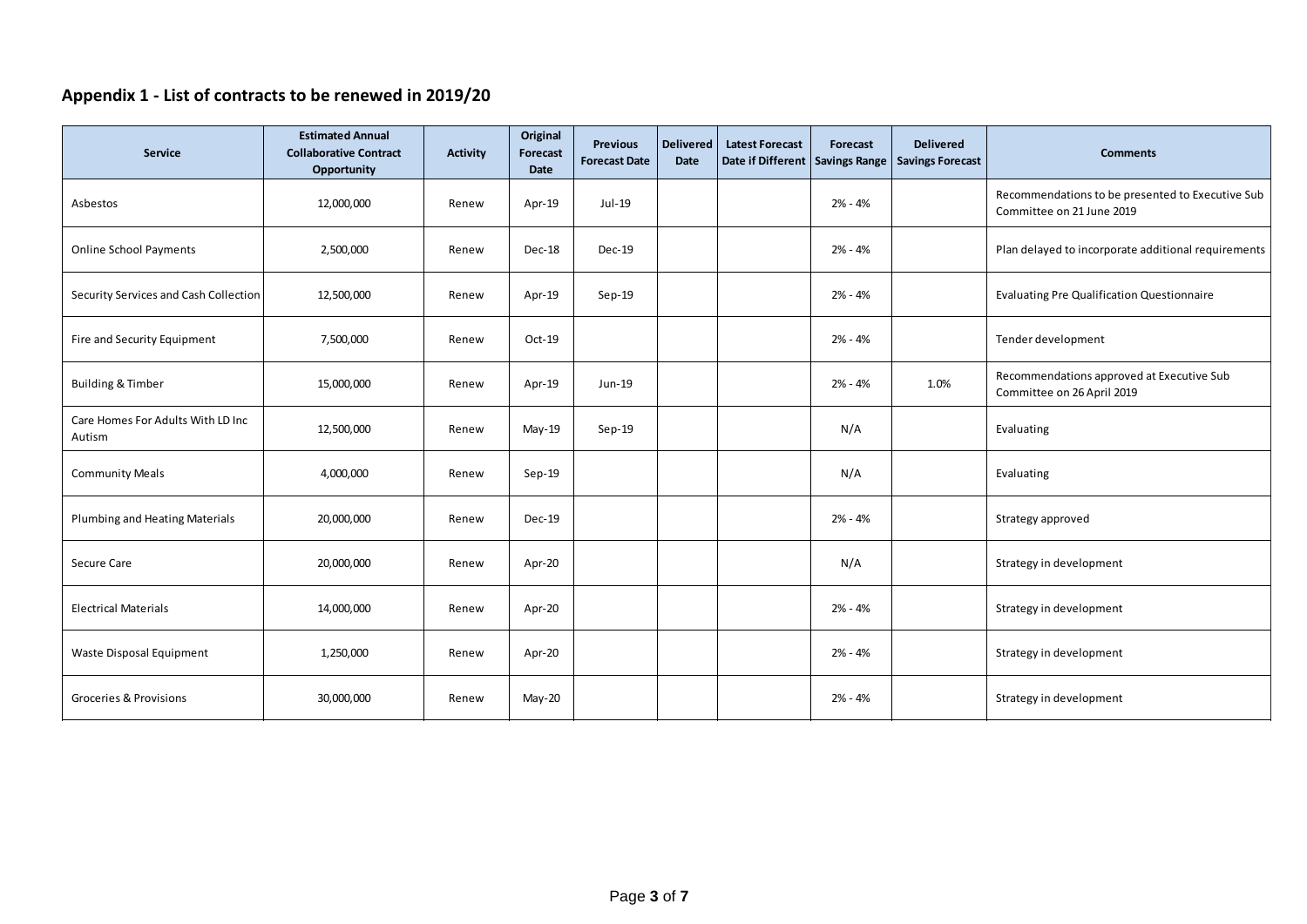# **Appendix 2 – List of new contracts to be developed and delivered in 2019/2020**

| <b>Service</b>                                       | <b>Estimated Annual</b><br><b>Collaborative</b><br><b>Contract Opportunity</b> | <b>Activity</b>     | Original<br>Forecast<br><b>Date</b> | <b>Previous</b><br><b>Forecast</b><br>Date | <b>Delivered</b><br><b>Date</b> | <b>Latest Forecast</b><br>Date if Different Savings Range | Forecast | <b>Delivered</b><br><b>Savings</b><br>Forecast | <b>Comments</b>                                                                        |
|------------------------------------------------------|--------------------------------------------------------------------------------|---------------------|-------------------------------------|--------------------------------------------|---------------------------------|-----------------------------------------------------------|----------|------------------------------------------------|----------------------------------------------------------------------------------------|
| Social Care Case Management Solutions                | 8,500,000                                                                      | <b>New Contract</b> | Nov-18                              | Oct-19                                     |                                 |                                                           | 5.5%     |                                                | Strategy in development                                                                |
| Care Home Services for Older People                  | 450,000,000                                                                    | <b>New Contract</b> | Jan-19                              |                                            | Apr-19                          |                                                           | N/A      | N/A                                            | Scotland Excel took over operational contract<br>management from COSLA on 1 April 2019 |
| <b>Cleaning Equipment (OSS)</b>                      | 2,500,000                                                                      | <b>New Contract</b> | Apr-19                              |                                            | Mar-19                          |                                                           | 5.5%     | 7.5%                                           | Framework is live                                                                      |
| <b>Vending Machines (OSS)</b>                        | 1,250,000                                                                      | <b>New Contract</b> | May-19                              |                                            | $Mar-19$                        |                                                           | 5.5%     | 6.0%                                           | Framework is live                                                                      |
| Care and Support                                     | 102,250,000                                                                    | <b>New Contract</b> | Aug-19                              | Jan-20                                     |                                 |                                                           | N/A      |                                                | Tender development                                                                     |
| Alcoholic Beverages (OSS)                            | 1,250,000                                                                      | New Contract        | Aug-19                              |                                            |                                 |                                                           | 5.5%     |                                                | Recommendations to be presented to Executive<br>Sub Committee on 21 June 2019          |
| <b>Bikeability Scotland Training Providers (OSS)</b> | 300,000                                                                        | New Contract        | Aug-19                              |                                            |                                 |                                                           | N/A      |                                                | Recommendations to be presented to Executive<br>Sub Committee on 21 June 2019          |
| New Build Residential                                | 375,000,000                                                                    | <b>New Contract</b> | $Sep-19$                            |                                            |                                 |                                                           | 5.5%     |                                                | Evaluating                                                                             |
| Swimming Pool Contractors (OSS)                      | 2,000,000                                                                      | <b>New Contract</b> | Oct-19                              |                                            |                                 |                                                           | 5.5%     |                                                | Strategy in development                                                                |
| Bread and Rolls (OSS)                                | 2,000,000                                                                      | <b>New Contract</b> | $Oct-19$                            |                                            |                                 |                                                           | 5.5%     |                                                | Strategy approved                                                                      |
| Legionella And Water Control Services (OSS)          | <b>TBC</b>                                                                     | New Contract        | Dec-19                              |                                            |                                 |                                                           | 5.5%     |                                                | Strategy in development                                                                |
| Sheriff Officers (OSS)                               | <b>TBC</b>                                                                     | <b>New Contract</b> | Dec-19                              |                                            |                                 |                                                           | 5.5%     |                                                | Strategy in development                                                                |
| Lift Maintenance (OSS)                               | TBC                                                                            | <b>New Contract</b> | Mar-20                              |                                            |                                 |                                                           | 5.5%     |                                                | Strategy in development                                                                |
| Fresh Fruit & Veg (OSS)                              | <b>TBC</b>                                                                     | <b>New Contract</b> | Apr-20                              |                                            |                                 |                                                           | 5.5%     |                                                | Strategy in development                                                                |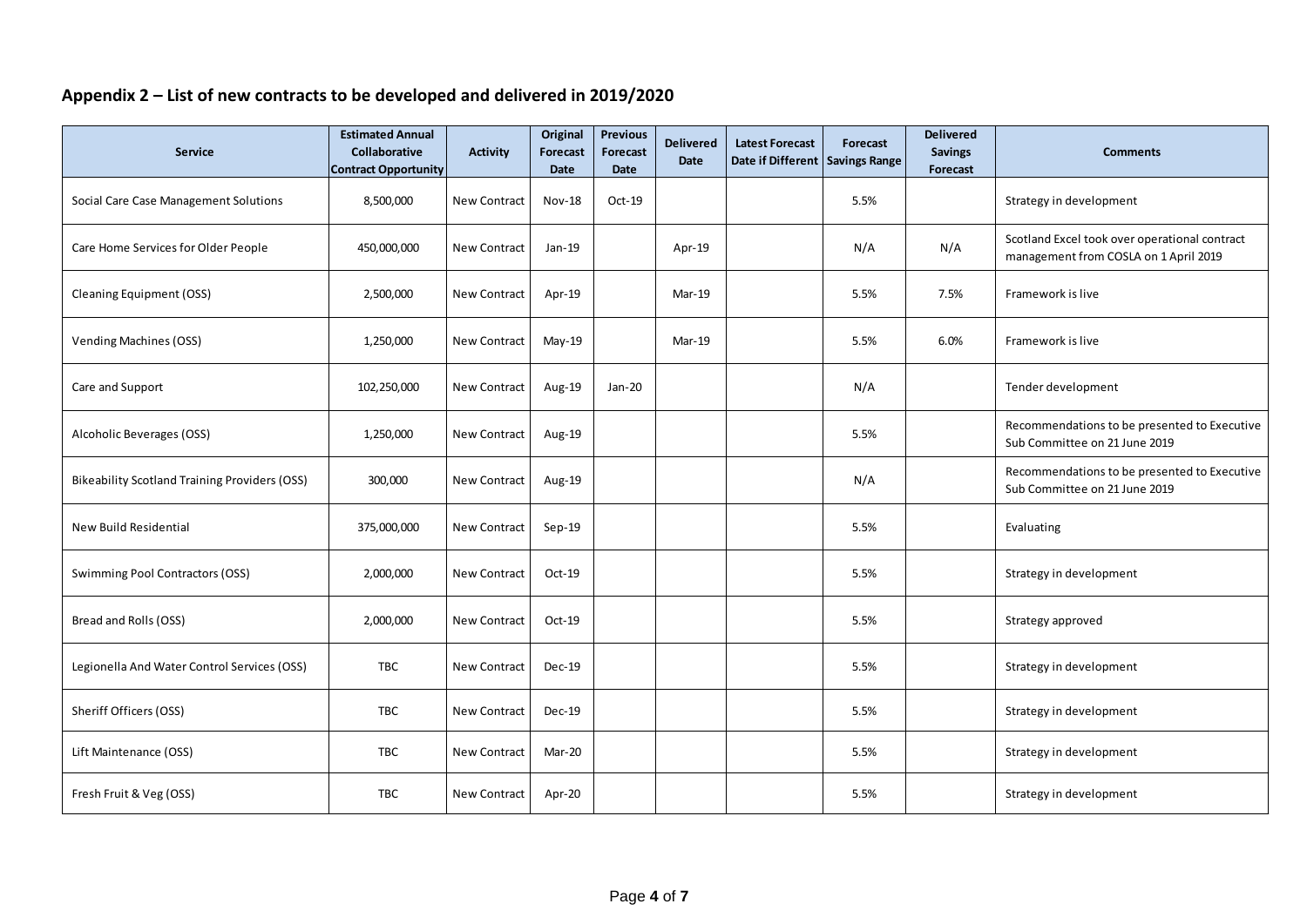# **Appendix 3 – Contracts with extension options and contract management activity ongoing in 2019/2020**

| <b>Contract Description</b>                           | <b>Est Annual Value</b> |
|-------------------------------------------------------|-------------------------|
| <b>Bitumen Products</b>                               | £12,000,000             |
| Bottled Gas (OSS)                                     | £2,000,000              |
| <b>Catering Machines (OSS)</b>                        | £2,000,000              |
| <b>Customer Service Platform</b>                      | £3,750,000              |
| <b>Digital Publications and Services</b>              | £1,000,000              |
| Domestic Furniture and Furnishings                    | £20,000,000             |
| <b>Education &amp; Office Furniture</b>               | £9,000,000              |
| <b>Education Materials</b>                            | £17,500,000             |
| <b>Energy Efficiency Contractors</b>                  | £200,000,000            |
| Frozen Foods                                          | £25,000,000             |
| Laundry Equipment (OSS)                               | £1,100,000              |
| Library Books & Textbooks                             | £14,000,000             |
| <b>Outdoor Play Equipment and Artificial Surfaces</b> | £17,500,000             |
| Personal Protective Equipment                         | £10,000,000             |
| Pest Control (OSS)                                    | £1,500,000              |
| Steeplejacks Services (OSS)                           | £1,750,000              |
| <b>Swimming Pool Chemicals (OSS)</b>                  | £1,250,000              |
| <b>Technology Enabled Care</b>                        | £6,300,000              |
| <b>Water Coolers (OSS)</b>                            | £1,500,000              |

## **Contracts with extension options in 2019/20**

*Contracts which are shaded have been approved for extension*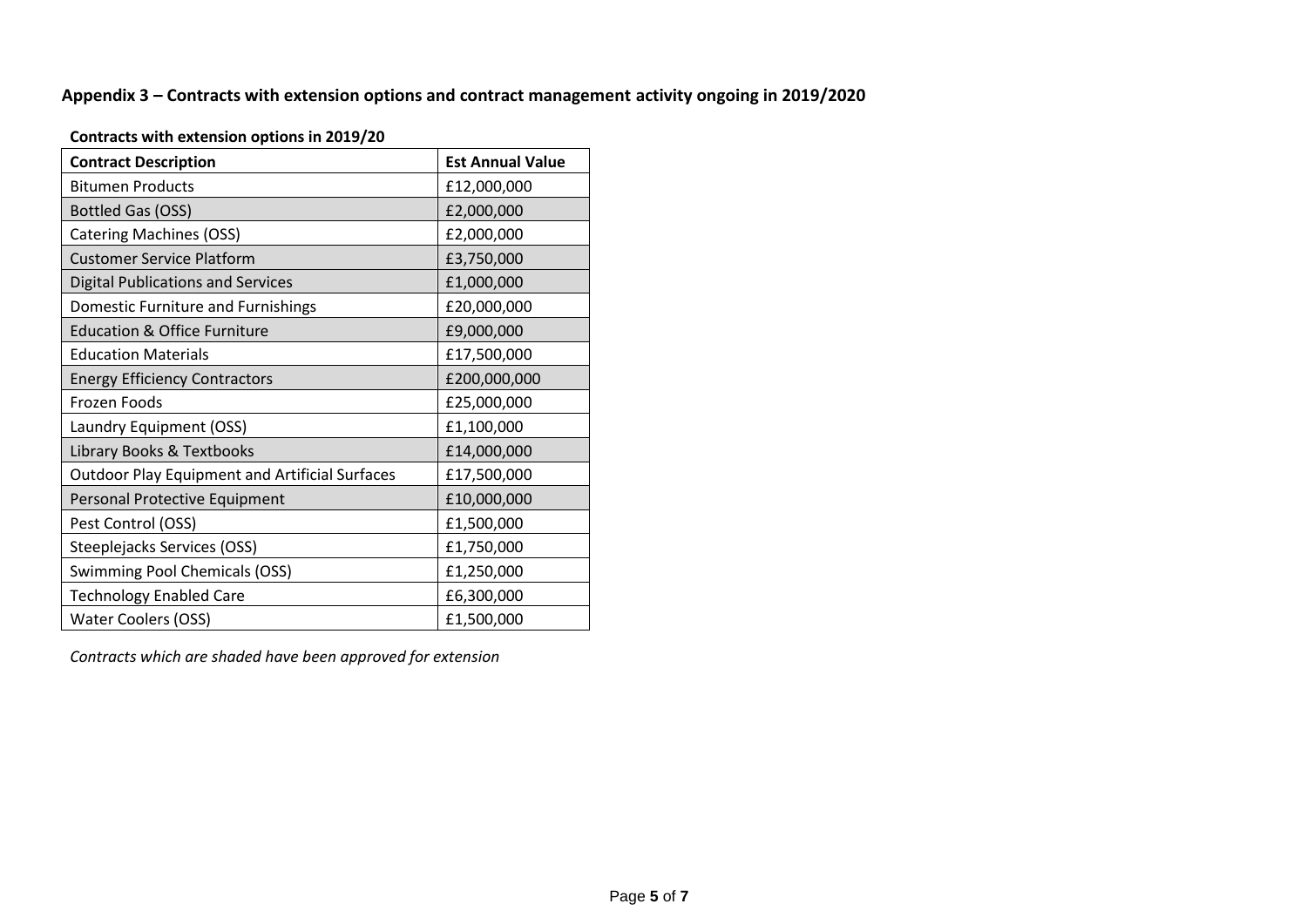**Contracts with no renewal or extension activity and contract management activity ongoing in 2019/20**

| <b>Contract Description</b>                      | <b>Est Annual Value</b> | <b>Contract Description</b>                       | <b>Est Annual Value</b> |  |  |
|--------------------------------------------------|-------------------------|---------------------------------------------------|-------------------------|--|--|
| <b>Boiler Maintenance</b>                        | £10,000,000             | Power Tools                                       | £681,818                |  |  |
| <b>Buildings Related Engineering Consultancy</b> | £10,000,000             | Recyclable & Residual Waste                       | £40,000,000             |  |  |
| <b>Catering Sundries</b>                         | £6,000,000              | <b>Recycle and Refuse Containers</b>              | £12,500,000             |  |  |
| <b>Children's Residential</b>                    | £105,400,000            | Road Maintenance Materials                        | £2,500,000              |  |  |
| <b>Commercial Catering Equipment (OSS)</b>       | £4,000,000              | Road Signage Materials                            | £1,250,000              |  |  |
| Energy Advice (OSS)                              | £1,000,000              | Roadstone                                         | £5,000,000              |  |  |
| <b>Engineering Consultancy</b>                   | £17,000,000             | Salt for Winter Maintenance                       | £16,250,000             |  |  |
| Fire Safety Products (OSS)                       | £2,500,000              | Social Care Agency Workers                        | £20,000,000             |  |  |
| First Aid Materials (OSS)                        | £2,000,000              | <b>Street Lighting Bulk Renewal of Luminaires</b> | £5,000,000              |  |  |
| Fostering                                        | £25,000,000             | <b>Street Lighting Materials</b>                  | £35,000,000             |  |  |
| Fresh Meat, Cooked Meats & Fresh Fish            | £10,000,000             | <b>Trade Materials</b>                            | £10,000,000             |  |  |
| <b>Heavy Vehicles</b>                            | £40,000,000             | Tyres for Vehicles & Plant                        | £6,500,000              |  |  |
| Hot Beverages (OSS)                              | £1,000,000              | Vehicle & Plant Hire                              | £15,000,000             |  |  |
| Janitorial Products                              | £12,000,000             | <b>Vehicle Parts</b>                              | £12,000,000             |  |  |
| <b>Light and Heavy Plant</b>                     | £10,000,000             | Vehicle Purchase RM6060                           | £15,000,000             |  |  |
| Milk                                             | £9,000,000              | <b>Washroom Solutions and Sanitary Products</b>   | £3,500,000              |  |  |
| Organic Waste                                    | £12,000,000             |                                                   |                         |  |  |